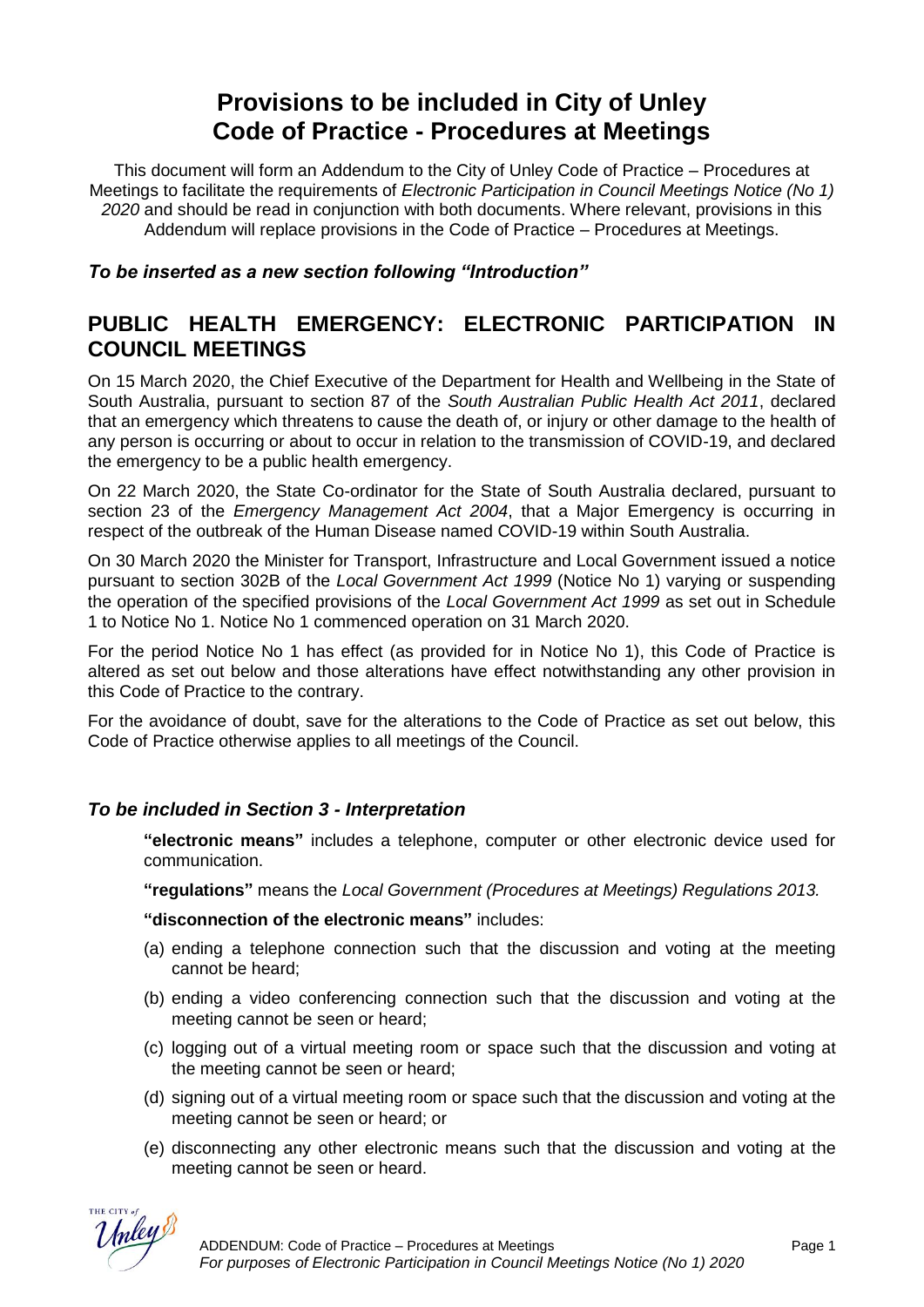**"live stream"** means the transmission of audio and/or video from a meeting at the time that the meeting is occurring;

#### *Delete existing clause (4) and insert*

- (4) A vote on whether *leave of the meeting* is granted may be conducted by:
	- (a) a show of hands; or
	- (b) where a member is participating in a meeting by electronic means which has audio only, a verbal indication of voting in the affirmative or voting in the negative.

(but nothing in this sub-clause prevents a division from being called in relation to the vote).

- (5) For the purposes of sub-clause (1), a reference to "appear personally" includes to appear by electronic means.
- (6) For the purposes of these regulations, a member participating in a meeting by electronic means is taken to be present at the meeting provided that the member—
	- (a) can hear all other members present at the meeting;
	- (b) can be heard by all other members present at the meeting; and
	- (c) can be heard by the person recording the minutes of the meeting.
- (7) Where:
	- (a) a Council member is to participate in a Council meeting by electronic means; and
	- (b) the electronic means has the functionality to allow the Council member to participate in the meeting by being heard but not seen or by being both seen and heard; and
	- (c) the electronic means of the Council has the functionality to allow the council member to be heard but not seen or to be both seen and heard,

the member must participate by being both seen and heard.

#### **(8) Suspension of other Inconsistent Provisions**

- (a) To the extent that any other discretionary provision of this Code of Practice or specific procedure adopted by the Council in this Code of Practice could be read as being inconsistent or incompatible with the ability of a member of the Council to participate in a meeting of the Council by electronic means, the provision is suspended in respect of the member while they are participating in the meeting by electronic means.
- (b) In circumstances where a provision is suspended under this paragraph, the presiding member may give directions to a member of the Council in respect of an alternative method of compliance with the suspended provision.
- (c) Any member who disagrees with a direction of the presiding member under this paragraph may move a motion that the direction not be adhered to. Such a motion must be moved immediately following the issuance of the direction. In the event such a motion is successful, the meeting may give directions to a member, by resolution.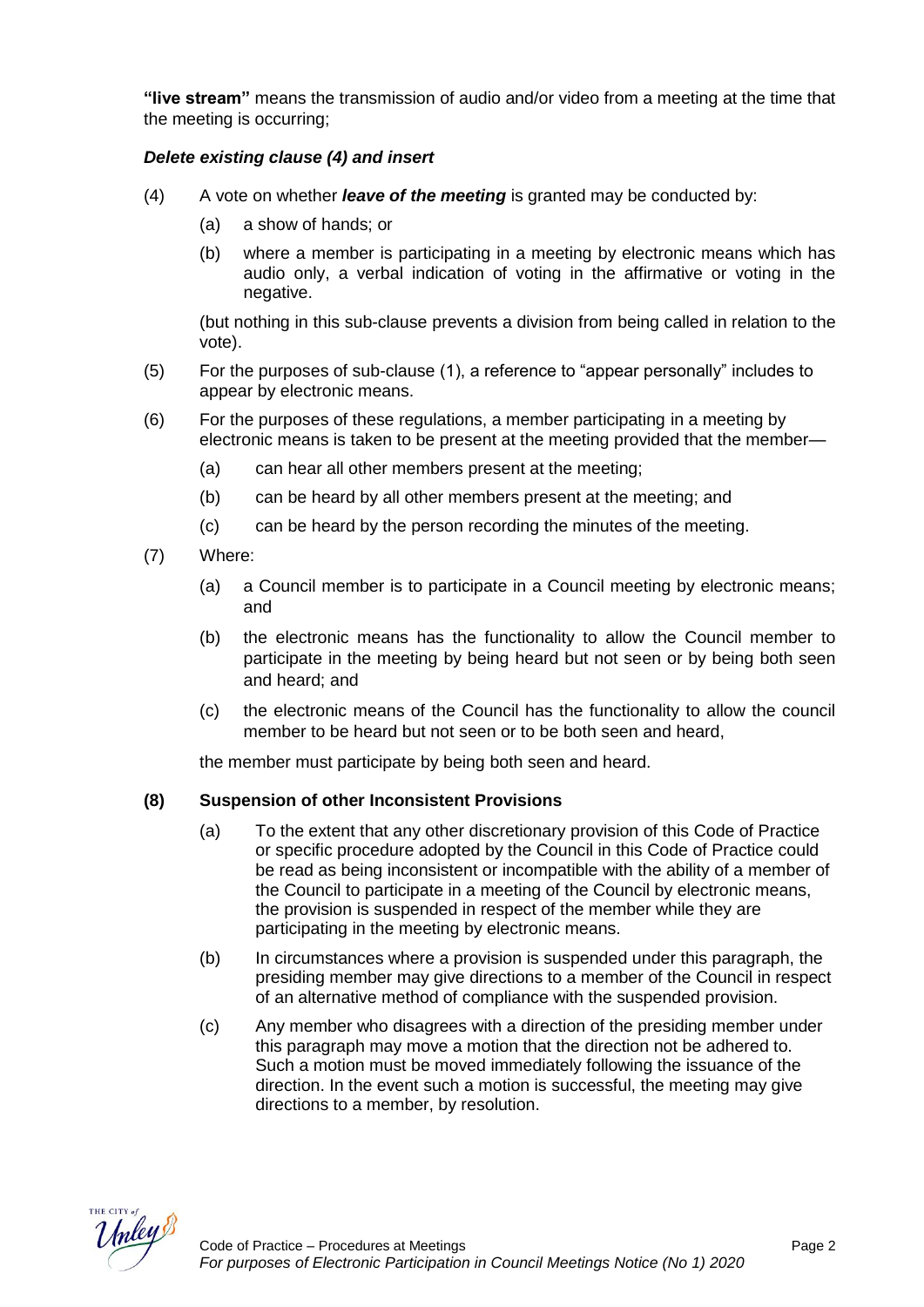# *To be included in Section 6 – Discretionary Procedures*

- (3a) Without limiting sub-clause (3), a council may at any time, by resolution supported by the prescribed number of members of the council entitled to vote on the resolution, alter a code of practice to facilitate participation by council members in council meetings by electronic means.
- (3b) For the purposes of sub-clause (3a), the prescribed number of members of a council is a number ascertained by dividing the total number of members of the council for the time being in office by 2, ignoring any fraction resulting from the division, and adding one.

## *Delete existing Clause (7) and substitute:*

(7) Clause 12(4) does not apply to a motion under sub-clause (3) or sub-clause (3a).

# *To be included in Section 7 – Commencement of Meetings and Quorums*

Insert:

(0) Members of the Council may participate in a meeting of the Council by electronic means.

Insert:

(1a) A quorum is taken to be present even if 1 or more Council members constituting the quorum is present by electronic means.

Delete sub-clause (7)(b) and substitute:

(b) give notice of the adjourned meeting to the public by causing a notice setting out the date, time and place of the meeting to be published on a website determined by the chief executive officer.

# *To be included in Section 8 – Minutes*

- (3a) For the purposes of subregulation (3), the presiding member may initial or sign the minutes in hardcopy or electronically.
- (4b)(iii) The minutes of the proceedings of a meeting must include in relation to each member present at the meeting the method of attendance by the person.

#### **Example:**

The following are examples of methods of attendance:

- (a) physical attendance;
- (b) by an audio-visual link;
- (c) by an audio link;
- (d) by telephone.

# *To be included in Section 10 – Petitions*

- (1) A petition to the council must—
	- (a) be legibly written or typed or printed; and
	- (b) clearly set out the request or submission of the petitioners; and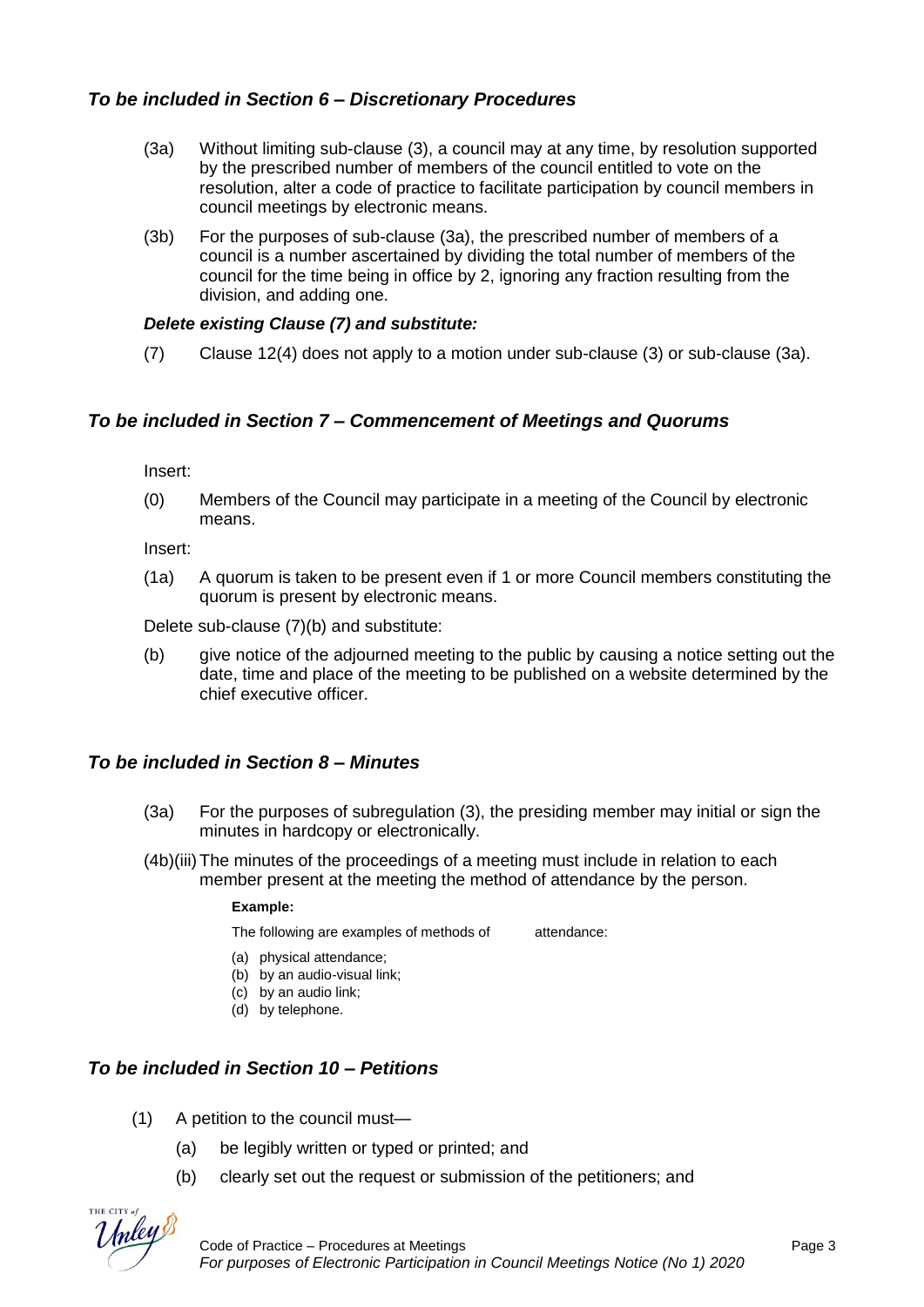- (c) include the name and address of each person who signed or endorsed the petition; and
- (d) be addressed to the council and delivered to the principal office of the council via:

- email [\(pobox1@unley.sa.gov.au\)](mailto:pobox1@unley.sa.gov.au) or

- post (PO Box 1, Unley SA 5061).

## *To be included in Section 11 – Deputations*

(1) A person or persons wishing to appear as a deputation at a meeting must deliver (to the principal office of the council) a written request to the council via:

- email [\(pobox1@unley.sa.gov.au\)](mailto:pobox1@unley.sa.gov.au) or

- post (PO Box 1, Unley SA 5061).

- (4a) A person or persons wishing to appear as a deputation at a meeting may appear by electronic means.
- (4b) The Chief Executive Officer will (with respect to a request that has not been refused), when informing the person or persons who requested the deputation of the outcome of their request, indicate the method by which the person or persons are to appear at the meeting.

# *To be included in Section 16 – Voting*

- (2a) A vote in relation to a question for decision before the Council may be taken:
	- (a) a show of hands; or
	- (b) where a member is participating in a meeting by electronic means which has audio only, a verbal indication of voting in the affirmative or voting in the negative.
- (5) In relation to a member participating in a Council meeting by electronic means, a member is not permitted to vote in circumstances where there has been a disconnection of the electronic means.

## *Delete existing Clause (4) and insert:*

- (4) Sub-clause (3)—
	- (a) may be varied at the discretion of the council pursuant to Clause 6;
	- (b) does not apply in relation to a member participating in a council committee meeting by telephone or electronic means approved in accordance with procedures determined by the council or council committee for the purposes of section 89 of the Act; and
	- (c) is varied in relation to a member participating in a council meeting by electronic means such that the reference to "not in his or her seat" is taken to include a disconnection of the electronic means.
- (5) In this Clause —

**disconnection of the electronic means** includes—

- (a) ending a telephone connection such that the discussion and voting at the meeting cannot be heard;
- (b) ending a video conferencing connection such that the discussion and voting at the meeting cannot be seen or heard;